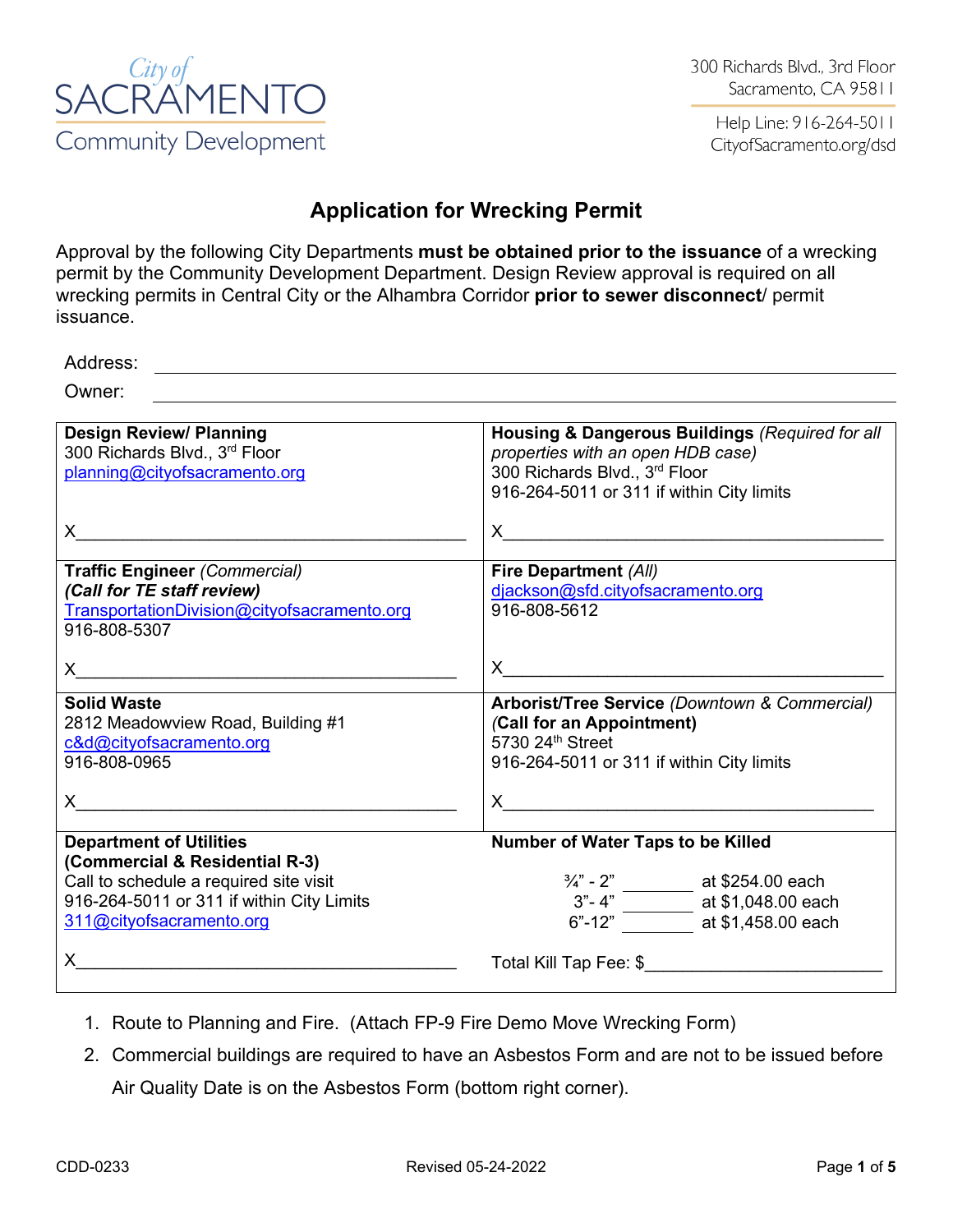# **Application for Wrecking Permit**

| Permit#:                                                                                                                                                                                                                                                |                                                                                                                      |     |                                                                                                                       |        |                                                |
|---------------------------------------------------------------------------------------------------------------------------------------------------------------------------------------------------------------------------------------------------------|----------------------------------------------------------------------------------------------------------------------|-----|-----------------------------------------------------------------------------------------------------------------------|--------|------------------------------------------------|
| Location:                                                                                                                                                                                                                                               |                                                                                                                      |     |                                                                                                                       |        |                                                |
| Address:                                                                                                                                                                                                                                                |                                                                                                                      |     |                                                                                                                       |        |                                                |
| Lot:                                                                                                                                                                                                                                                    | <u> 1989 - Johann Barn, mars eta biztanleria (h. 1982).</u>                                                          |     | Tract:                                                                                                                |        |                                                |
| Lot Depth:                                                                                                                                                                                                                                              | Lot Width:                                                                                                           |     | Corner Lot: $Y \square N \square$                                                                                     |        | Interior Lot: $Y \square N$                    |
| Owner:                                                                                                                                                                                                                                                  |                                                                                                                      |     |                                                                                                                       |        |                                                |
| Owner's Address:                                                                                                                                                                                                                                        |                                                                                                                      |     | <u> 1980 - Johann John Stein, meilich aus der Stein und der Stein und der Stein und der Stein und der Stein und d</u> |        |                                                |
| <b>Building Data:</b>                                                                                                                                                                                                                                   |                                                                                                                      |     |                                                                                                                       |        |                                                |
| Length:                                                                                                                                                                                                                                                 | Width:                                                                                                               |     | First Floor Area:                                                                                                     |        | No. Stories:                                   |
| <b>Total SF</b>                                                                                                                                                                                                                                         | <b>Building Use:</b>                                                                                                 |     | <b>Construction Type:</b>                                                                                             |        | Height:                                        |
| # of Units:                                                                                                                                                                                                                                             | Front Set Back:                                                                                                      |     | Side Yard:                                                                                                            |        | Rear Yard:                                     |
| City Sewer: Y□ N□                                                                                                                                                                                                                                       | Septic: Y□ N□                                                                                                        |     | City Water: Y□ N□                                                                                                     |        | Well: $Y \square N \square$                    |
|                                                                                                                                                                                                                                                         | Contractor Information:                                                                                              |     |                                                                                                                       |        |                                                |
| Name:                                                                                                                                                                                                                                                   |                                                                                                                      |     | State License No:                                                                                                     |        |                                                |
| Address:                                                                                                                                                                                                                                                |                                                                                                                      |     |                                                                                                                       | Phone: | <u> The Communication of the Communication</u> |
| Email:                                                                                                                                                                                                                                                  | <u> 1989 - Andrea Barbara, amerikan personal dan personal dan personal dan personal dan personal dan personal da</u> |     |                                                                                                                       | Fax:   |                                                |
|                                                                                                                                                                                                                                                         | Liability Insurance P.L. Lateral and the set of the set of the set of the set of the set of the set of the set o     | P.D |                                                                                                                       |        | Policy on File: $Y \cap N$                     |
|                                                                                                                                                                                                                                                         |                                                                                                                      |     |                                                                                                                       |        |                                                |
| Code Requirements:                                                                                                                                                                                                                                      |                                                                                                                      |     |                                                                                                                       |        |                                                |
|                                                                                                                                                                                                                                                         | Notification of Adjacent Property Owners: Y□ N□                                                                      |     |                                                                                                                       | Date:  |                                                |
| Copy of Notification on File: $Y \square N \square$<br>Use of Property Required:<br>$Y \square N \square$                                                                                                                                               |                                                                                                                      |     |                                                                                                                       |        |                                                |
| Pedestrian Protection Required<br>$Y \square N \square$<br>Requirements Attached:<br>$Y \square N \square$                                                                                                                                              |                                                                                                                      |     |                                                                                                                       |        |                                                |
| Basement or Other Excavations on Lot<br>To Be Filled: $Y \square N \square$<br>$Y \square N \square$<br>Fenced:<br>Y N  <br>PREPARE PLOT PLAN SHOWING LOCATION OF BUILDING ON LOT. ALSO TYPE AND LOCATION OF BUILDING BARRICADE.                        |                                                                                                                      |     |                                                                                                                       |        |                                                |
|                                                                                                                                                                                                                                                         |                                                                                                                      |     |                                                                                                                       |        |                                                |
| <b>Special Conditions</b>                                                                                                                                                                                                                               |                                                                                                                      |     |                                                                                                                       |        |                                                |
| I have read the above application and know the contents thereof; the same is true and correct. I further state that I am                                                                                                                                |                                                                                                                      |     |                                                                                                                       |        |                                                |
| familiar with the laws governing the demolition of buildings within the City of Sacramento and the State of California and<br>that the above structure will be razed in conformity therewith. I further state that I understand that this permit may be |                                                                                                                      |     |                                                                                                                       |        |                                                |
| revoked for any violation of the provisions of the Code of the City of Sacramento pertaining to or affected by the                                                                                                                                      |                                                                                                                      |     |                                                                                                                       |        |                                                |
|                                                                                                                                                                                                                                                         | demolition procedure to be used on the above building.                                                               |     |                                                                                                                       |        |                                                |
| Applicant:                                                                                                                                                                                                                                              |                                                                                                                      |     | Title:                                                                                                                |        |                                                |
| Date:                                                                                                                                                                                                                                                   |                                                                                                                      |     | Fee:                                                                                                                  |        |                                                |
| This is a Revocable Permit                                                                                                                                                                                                                              |                                                                                                                      |     |                                                                                                                       |        |                                                |
|                                                                                                                                                                                                                                                         |                                                                                                                      |     |                                                                                                                       |        |                                                |
|                                                                                                                                                                                                                                                         | PERMIT EXPIRES                                                                                                       |     |                                                                                                                       |        |                                                |

Month Day Year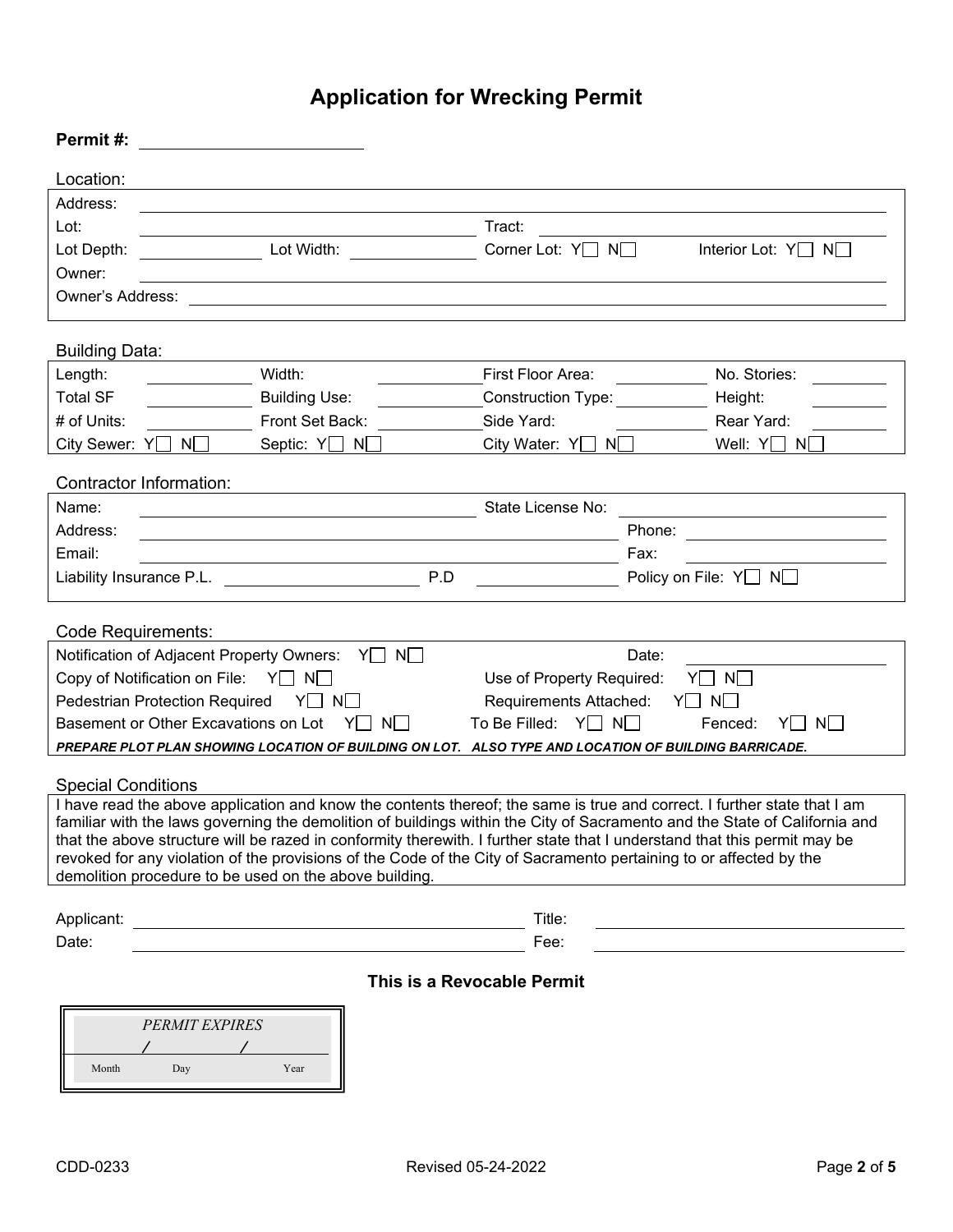#### **Agreement to Hold City Harmless from Liability by Reason of Demolition of Building**

| DATED:                                                                                                                                                                                          |
|-------------------------------------------------------------------------------------------------------------------------------------------------------------------------------------------------|
| KNOW ALL BY THESE PRESENT:<br>The undersigned owner of the premises at<br>pursuant to provisions of the City Code, hereby agrees as follows:                                                    |
| That the building to be demolished consists of no more than a two (2) story building, garage, and other<br>supplemental buildings to be demolished by owner with personnel employed by him/her. |
| 2. That the structure to be demolished will be so torn down as to complete all operations within the normal<br>setback area from the property line.                                             |
| 3. That in accordance with provisions set forth in Title 15, Sec. 15.44.110 and .120 of the City Building<br>Code, the undersigned shall comply with the following:                             |

"Prior to the start of any demolition work on any building or structure in excess of two (2) stories in height, the permittee shall give written notice to owners or tenants of adjoining property not less than ten (10) days before such demolition is started and shall contemporaneously send a copy of each such notice to the director.

The permittee shall take all necessary precautions to adequately protect adjacent property and its occupants."

4. I the undersigned owner hereby agrees to the following:

Indemnify and hold harmless the City of Sacramento, its officers, employees, and agents from and against any and all actions, damages, claims, losses or expenses of every type and description to which they may be subject or put, by reason of or resulting from directly or indirectly, negligent injury to persons or property arising out of a permit issued by the City to the undersigned to demolish the building and salvage the materials from the premises above named.

IN WITNESS THEREOF, the undersigned has fully read the Agreement and executed this Agreement the day and year first above written.

| Owner                                                                                                                    | Address:                                  |    |  |  |  |
|--------------------------------------------------------------------------------------------------------------------------|-------------------------------------------|----|--|--|--|
| Subscribed and sworn to before this                                                                                      | day of                                    | 20 |  |  |  |
| A notary public or other officer completing this certificate verifies only the identity of the individual who signed the |                                           |    |  |  |  |
| document to which this certificate is attached, and not the truthfulness, accuracy or validity of that document.         |                                           |    |  |  |  |
| State of California                                                                                                      |                                           |    |  |  |  |
| County of                                                                                                                |                                           |    |  |  |  |
| before me.<br>On                                                                                                         |                                           |    |  |  |  |
| Date                                                                                                                     | Here Insert Name and Title of the Officer |    |  |  |  |
| personally appeared                                                                                                      |                                           |    |  |  |  |

*Name (s) of the Signer(s)*

Who proved to me on the basis of satisfactory evidence to be the person(s) whose name(s) is/are subscribed to the within instrument and acknowledged to me that he/she/they executed the same in his/her/their authorized capacity(ies), and that by his/her/their signature(s) on the instrument the person(s), or the entity upon behalf of which the person(s) acted, executed this instrument.

> I certify under PENALTY OF PERJURY under the laws of the State of California that the foregoing paragraph is true and correct. WITNESS my hand and official seal

Signature\_

*Signature of Notary Public*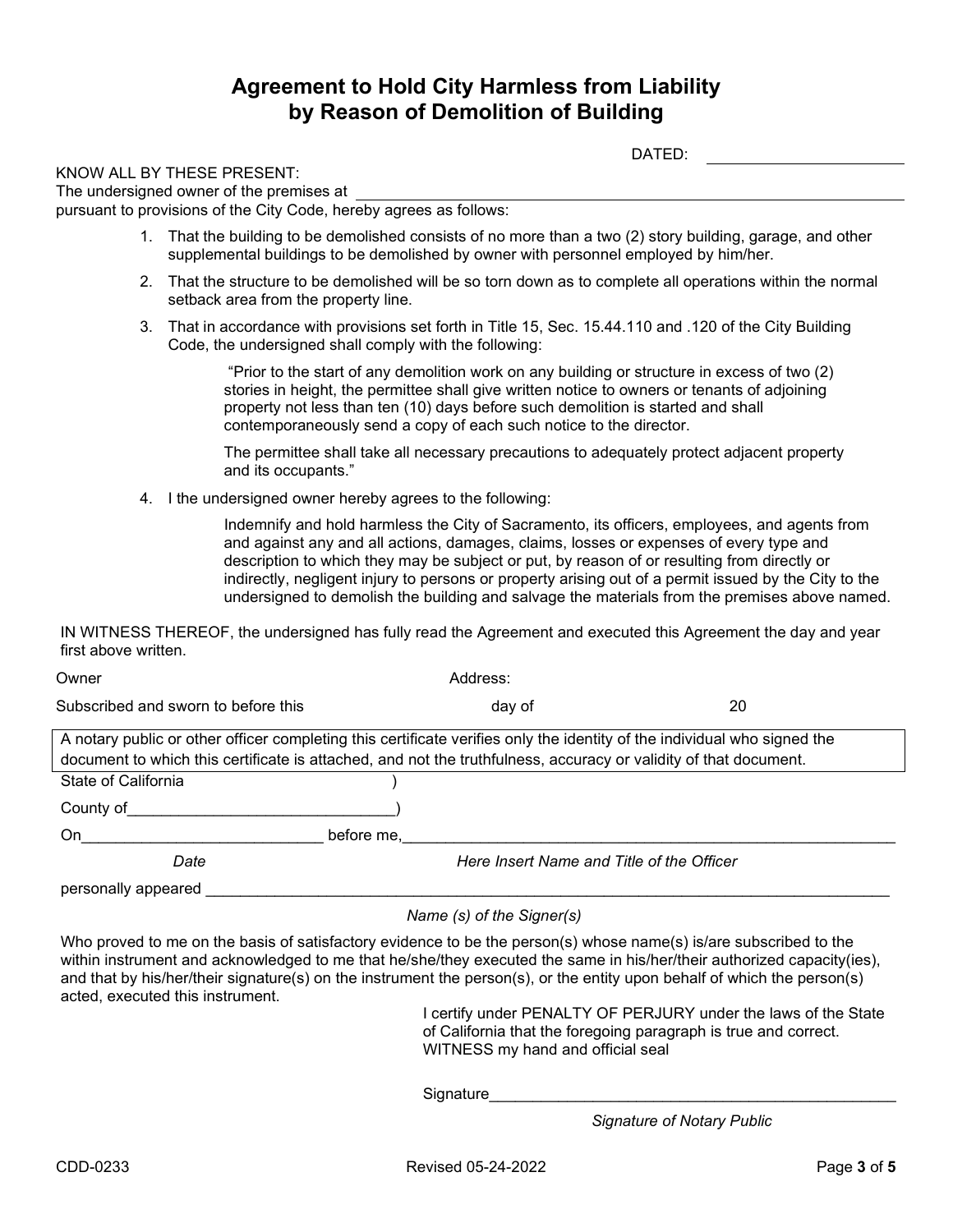# **Demolition Permit Notification**

| Wrecking Permit #         |             |                    |         |  |
|---------------------------|-------------|--------------------|---------|--|
| A Demolition Permit for a |             | story building at: |         |  |
|                           | $#$ stories |                    | address |  |
| Parcel No:                |             | has been issued on |         |  |
|                           |             |                    | date    |  |
|                           |             |                    |         |  |

## **The structure is scheduled for demolition within 30 days.**

Please update your service and billing records accordingly.